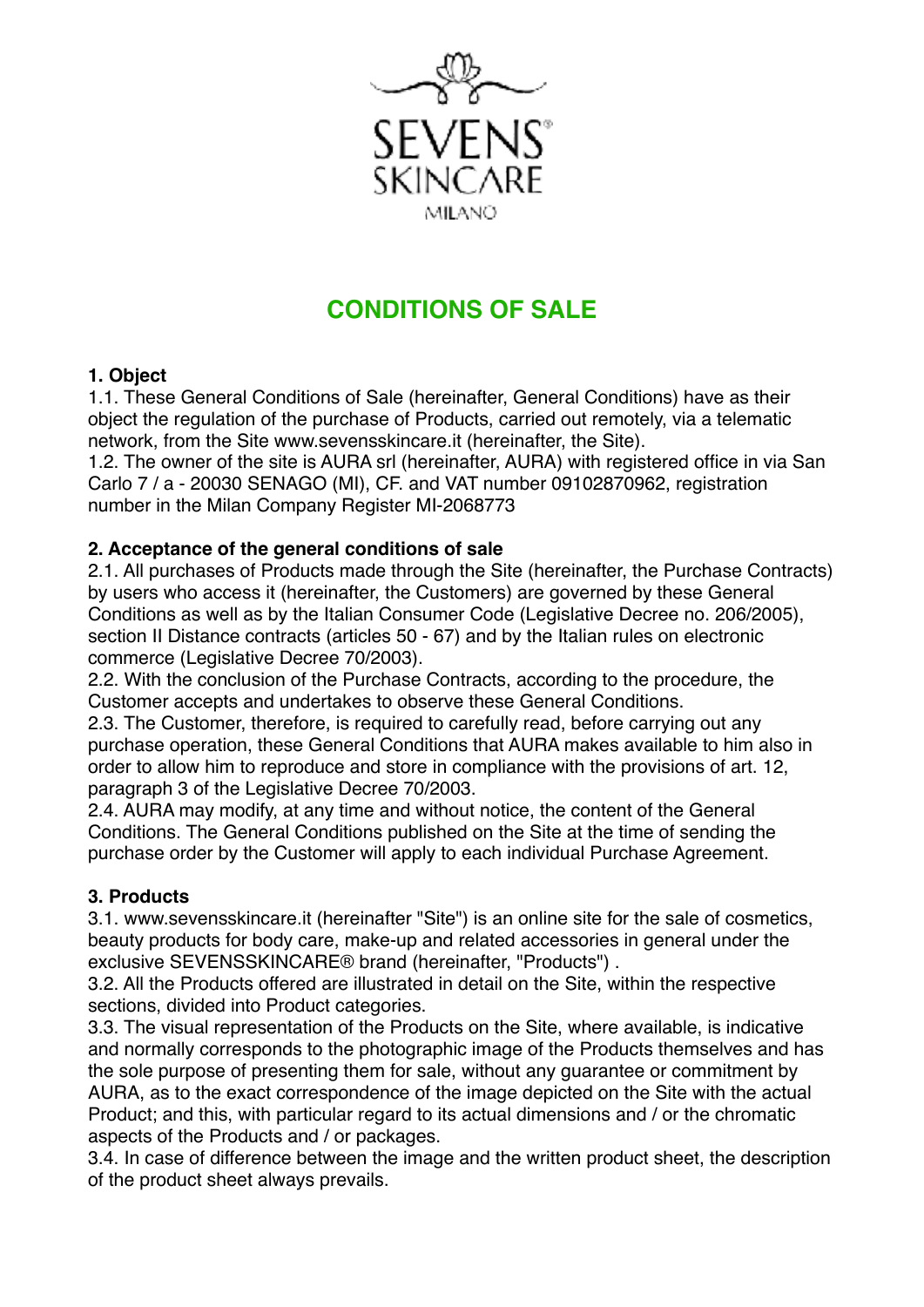## **4. Purchase procedure**

4.1. The Customer can purchase the Products present in the AURA electronic catalog, illustrated in detail on the Site within the respective sections by product category, as described in the relevant information sheets contained on the Site, respecting the technical access procedures illustrated therein.

4.2. To purchase the Products, the Customer must register on the Site by entering their personal details, following the instructions provided for in the registration program, and must complete and send AURA the order form in electronic format available on the site, following the instructions contained therein. Purchase orders must be filled out exactly in their entirety. 4.3. The Customer must insert the selected Products in the appropriate "Cart" and, after having chosen the courier and viewed and accepted the contribution for the delivery costs, can proceed with the purchase.

4.4. If the customer needs to modify the purchase order or to modify some data contained therein, he must follow the appropriate modification procedure contained on the Site. In particular, the Customer will have the right to modify the quantity of the Products he intends to purchase, adding or deleting one or more Products from the Cart. 4.5. Once this operation is completed, the Customer will see a screen containing the summary of the purchase order, including delivery costs, with the request for further confirmation of the purchase procedure.

4.6. After viewing the summary, the Customer must select the type of payment desired, ie cash on delivery (cash on delivery), Paypal or Advance Bank Transfer.

## **5. Conclusion of the contract**

5.1. The publication of the Products displayed on the Site constitutes an invitation to the Customer to formulate a contractual purchase proposal. The order sent by the Customer has the value of a contractual proposal and implies complete knowledge and full acceptance of these General Conditions.

5.2. Each Purchase Agreement stipulated between AURA and the Customer must be considered concluded with the sending by AURA of the acceptance of the order to the Customer's e-mail address. This confirmation message will indicate an "Order Number", to be used in any subsequent communication with AURA. In addition to the information required by law, the message will re-propose all the data entered by the Customer who undertakes to verify its correctness and to promptly communicate any corrections. Possible increase in costs caused by errors in the data not reported promptly, will be the sole responsibility of the Customer.

5.3. Each order can be viewed by the Customer on the Site, in his personal area, if he is registered. These data will be available for a period of 12 months from the delivery of the Products.

5.4. It is possible that occasional unavailability of the Products offered may occur, in this case, if the Products chosen by the Customer are not, in whole or in part, available, the order will be sent with the products available after sending communication to the Customer regarding the products. not available.

5.5. AURA has the right to accept or not, at its discretion, the order sent by the Customer, without the latter being able to make claims or rights of any kind, for any reason, including compensation, in the event of non-acceptance of the order.

5.6. In particular, AURA reserves the right not to accept purchase proposals and cancel orders that do not give sufficient guarantees of solvency or that are anomalies in the transactions and means of payment used by the Customer.

# **6. Product prices**

All Product prices are clearly indicated on the Site and are inclusive of VAT. Delivery costs are adequately highlighted at the time of the order. The cost of each shipment may vary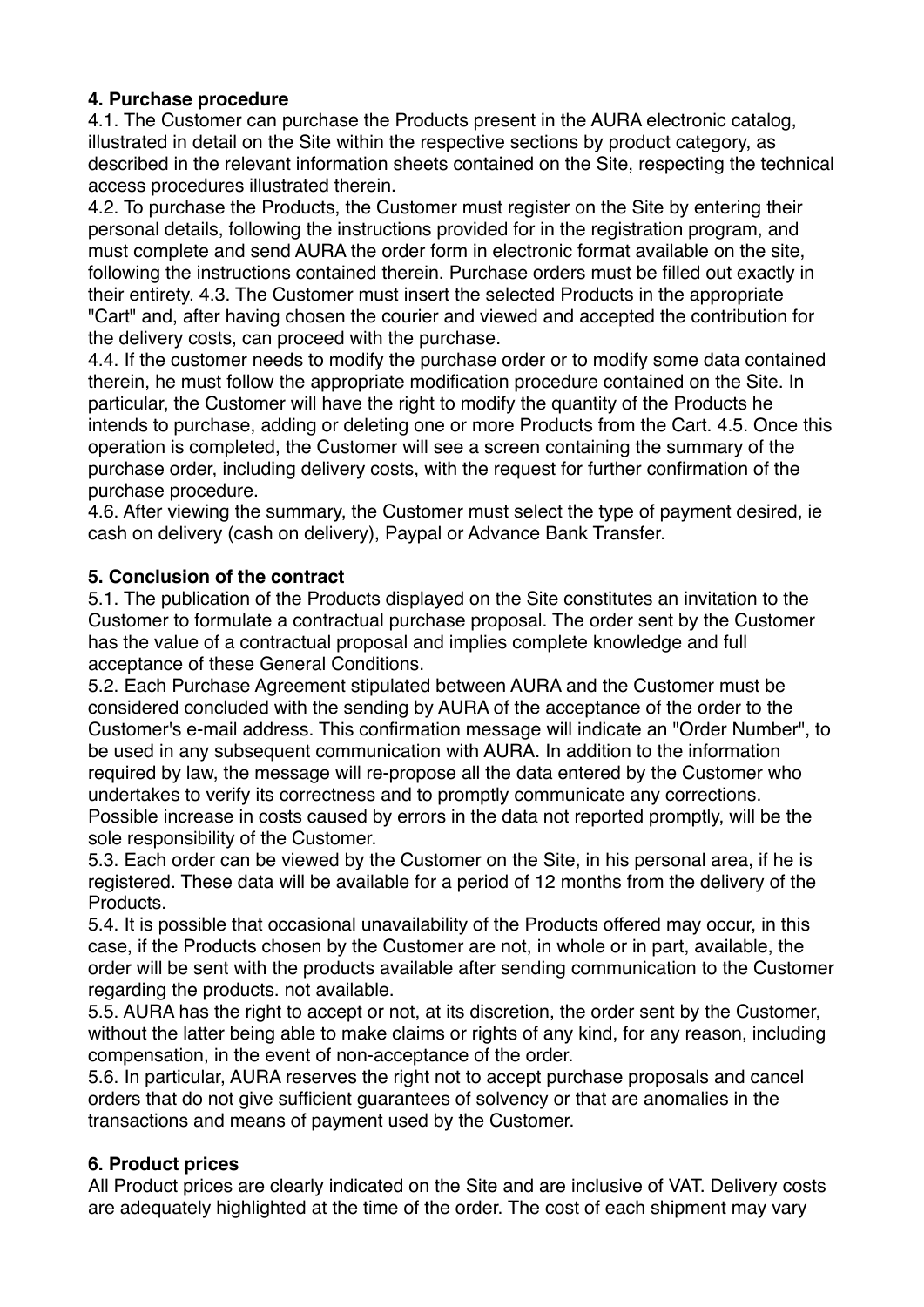according to the method of delivery and payment as well as the destination and the total amount of the order.

## **7. Invoicing and payment methods**

7.1. AURA issues an invoice for the Products purchased, when the Products are delivered to the courier for shipment, sending it by e-mail to the Customer. For the issuance of the invoice, the information provided by the Customer is valid. No data changes will be possible after the invoice has been issued.

7.2. As better detailed below in the relevant points, payments with PayPal only require an authorization or a reservation of the money without actual charge when the Customer places the order. The payment is therefore actually charged to the Customer only when the Products are delivered to the courier in charge of shipping. 7.3. The payment of the purchased Products is made with PayPal, cash on delivery or advance bank transfer. in the manner specified below:

PayPal, an eBay company, is a fast and secure payment system.

Once the order has been completed and the PayPal method has been chosen as the payment method, the buyer will be redirected to the PayPal site, where he can access his account by entering his personal e-mail address and password.

After registration, you can make payments via PayPal without having to re-enter your data, even for subsequent purchases.

By choosing to pay with PayPal, the amount is charged directly to the credit card (Visa, Visa Electron, Mastercard, American Express) or prepaid (PostePay) assigned. PayPal protects buyer's information as no financial information is passed on.

A confirmation e-mail will be sent from PayPal for each transaction performed with this method.

It should be noted that the amount of the order is charged to the PayPal account when the courier takes charge of the order. When placing the order on the Website, an authorization request will be simply made to check availability on the Customer's PayPal account, without any charge.

In case of cancellation of the order, the amount will be refunded to the Customer's PayPal account. Cash on delivery

The Customer can pay directly to the courier who will deliver the ordered Products. Only cash is accepted for this payment method. The courier will not accept bank checks or cashier's checks and will not deliver the Products if it does not receive the exact amount indicated in the order. The courier is not authorized to give change.

# **8. Delivery methods and costs**

8.1. AURA undertakes to deliver the goods without undue delay and in any case no later than thirty days from the conclusion of the contract. The delivery of the Products will be made by courier, and the times will vary according to the destination. The terms indicated at the time of the purchase order are however indicative.

8.2. AURA delivers to all countries listed on the Site and delivery will take place without an appointment.

8.3. No responsibility, for any reason, can be charged by the Customer to AURA in case of delay in the order or delivery of the Products covered by the Purchase Contracts.

8.4. The ordered Products will be sent to the postal address specified by the Customer. Upon delivery of the Products by AURA to the courier in charge, the Customer will be sent an e-mail confirming the shipment.

8.5. Deliveries will be made from Monday to Friday, during normal office hours, excluding national holidays in the manner indicated by the courier chosen by the Customer. The delivery is considered completed when the Product is made available to the Customer at the address specified in the order form. In case of non-delivery due to the absence of the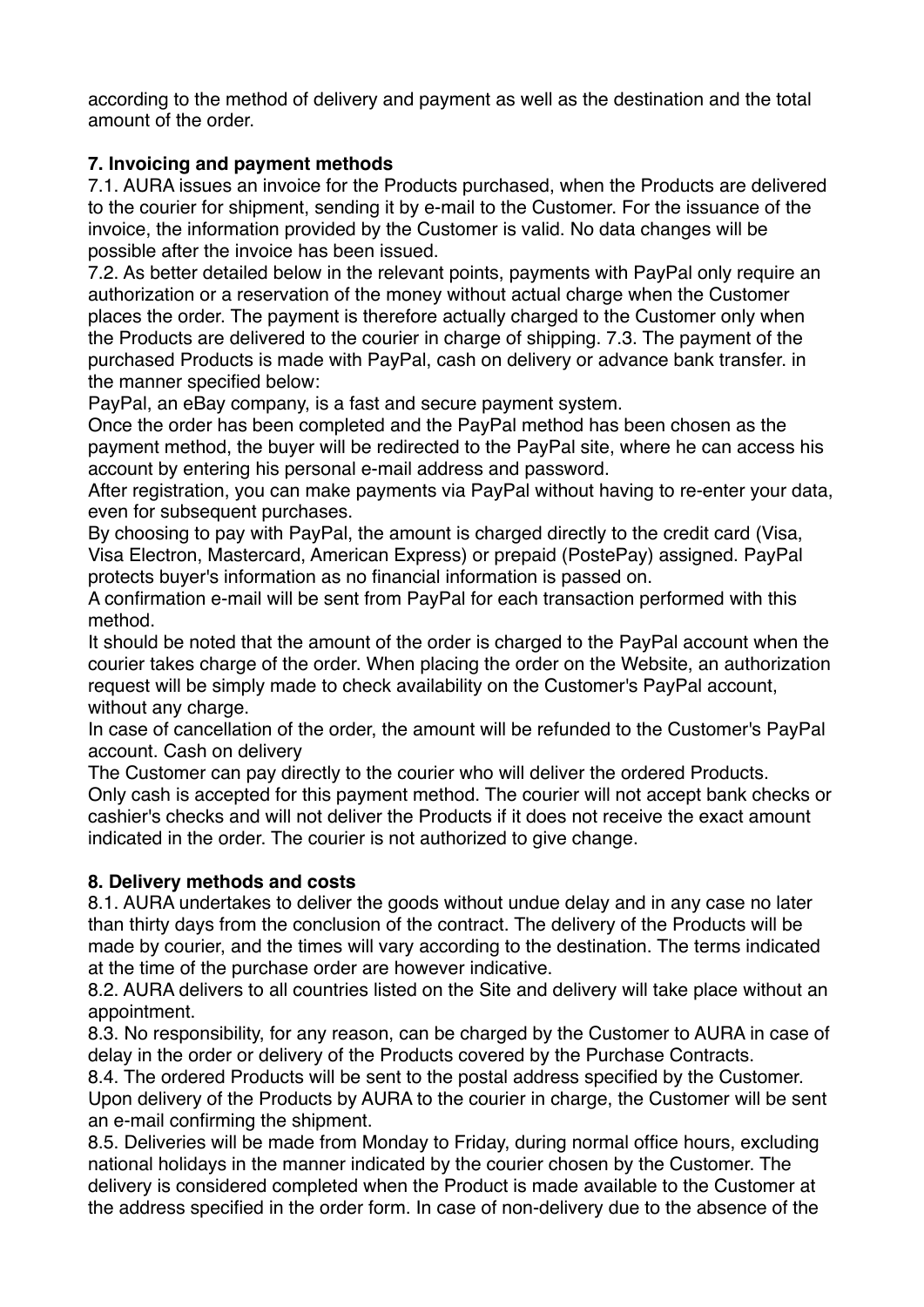recipient at the specified address, the courier will send an e-mail notice and will attempt a new delivery according to the methods established by them.

If it is impossible to carry out the new delivery due to the absence of the recipient, the Customer Service will try to contact the Customer to schedule a further delivery. In the event that the Customer Service fails to contact the Customer for the next 10 days or in the event of further impossibility of delivery due to the absence of the recipient, the Products covered by the order will be returned to AURA.

After 30 (thirty) days from the date on which the Products object of the order have been returned to AURA due to the impossibility of carrying out the delivery, the contract will be considered terminated and the purchase order canceled pursuant to art. 1456 cc. AURA will reimburse the sum paid by the Customer, net of the costs of returning the Products and the costs of custody of the same at the branch of the courier responsible for delivery. 8.6. The termination of the contract and the amount of the refund will be communicated via e-mail. The refund amount will be credited to the payment method used by the Customer for the purchase. In the event that, before the expiration of the thirty days, the Customer requests to receive the purchased Products again, AURA will proceed with the new delivery after charging, in addition to the costs of the same, the costs of returning the Products to AURA and storage costs.

8.7. Upon delivery of the Products by the courier appointed by AURA, the Customer is required to carefully check:

a) That the anti-burglary label is intact and the packaging is not damaged or otherwise altered.

b) That the number of pieces delivered corresponds to what is indicated in the transport document.

8.8. Any damage to the anti-burglary label, the packaging and the Products or the mismatch in the number of pieces / packages or the indications must be immediately reported by the Customer, who can contact AURA through Customer Service specifying the order for which such misunderstandings have occurred.

8.9. Cases of force majeure, unavailability of means of transport, as well as unforeseeable or inevitable events that cause a delay in deliveries or make deliveries difficult or

impossible or cause a significant increase in the delivery cost charged to AURA, will entitle AURA to split, postpone or cancel, in whole or in part, the expected delivery or to terminate the Purchase Agreement. In such cases, AURA will be responsible for providing timely and adequate communication of its decisions to the e-mail address indicated by the Customer and the latter will have the right to a refund of any price already paid, excluding any further claim, for any reason, against AURA.

#### **9. Discount Coupons - Promotions**

9.1. Any discount coupons or promotional codes can be entered when the customer completes the purchase order. The system will update the total amount of the order net of the value of the voucher.

9.2. The discount coupon can be combined with other commercial initiatives only in cases where it will be expressly indicated.

#### **10. Right of withdrawal and its effects**

10.1. The Customer has the right to withdraw from the contract, without indicating the reasons, within 14 days.

10.2. The withdrawal period expires after 14 days from the day on which the Customer or a third party, other than the carrier and designated by him, acquires physical possession of the goods. In the case of a contract relating to multiple goods ordered in a single order and delivered separately, from the day on which the Customer or a third party, other than the carrier and designated by him, acquires physical possession of the last good.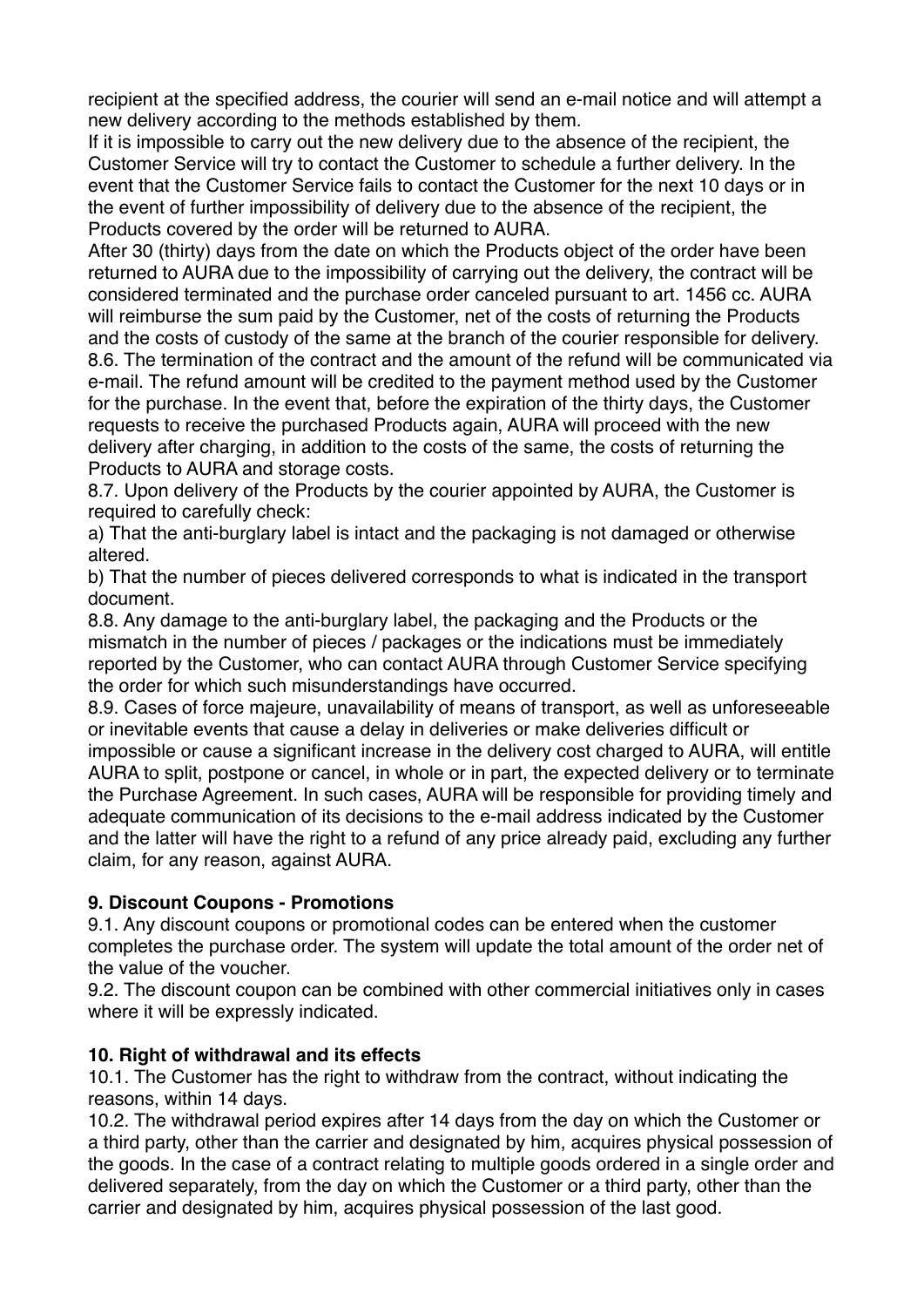10.3. To exercise the right of withdrawal, the Customer is required to inform AURA SRL Via P. Mascagni 42 - 20030 Senago (MI) info@auramilano.it, of his decision to withdraw from the contract through an explicit declaration (for example a letter sent by post , email). 10.4. To meet the withdrawal deadline, it is sufficient for the Customer to send the communication concerning the exercise of the right of withdrawal before the withdrawal period has expired. 10.5. If the Customer withdraws from this contract, all payments made to AURA will be reimbursed, including delivery costs (with the exception of additional costs resulting from the possible choice of a type of delivery other than the least expensive type of standard delivery offered ), without undue delay and in any case no later than 14 days from the day AURA will be informed of the decision to withdraw from this contract. These refunds will be made using the same payment method used by the Customer for the initial transaction, unless it is expressly agreed otherwise; in any case, the Customer will not have to incur any costs as a consequence of this refund.

The reimbursement may be suspended until the goods are received or until the consumer demonstrates that he has returned the goods, whichever is earlier.

10.6. The Customer is required to return the goods or deliver them to AURA srl in via P. Mascagni 42 - 20030 Senago MI without undue delay and in any case within 14 days from the day on which he communicated his withdrawal from this contract. The deadline is met if the Customer sends back the goods before the expiry of the 14 day period. The direct costs of returning the goods will be borne by the customer. The Customer is only responsible for the decrease in the value of the goods resulting from the handling of the goods other than that necessary to establish the nature, characteristics and functioning of the goods.

10.7. In any case, the Customer will not be able to exercise the right of withdrawal in the case of sealed goods that do not lend themselves to being returned for hygienic reasons or related to health protection and have been opened after delivery.

#### **11. Non-conformity of products and defective products**

11.1. The Products offered on the Site comply with national and community legislation. The images and colors of the Products published on the Site may differ from the real ones due to the local settings of the systems and / or the tools used for their display.

11.2. In case of lack of conformity of the Products purchased with respect to the description published on the Site and in the case of a faulty or defective Product, the Customer has the right to immediate reimbursement of the non-conforming good, after sending photographs that highlight the damage or non-conformity of the Product .

11.3. AURA will then communicate with the indication of the reimbursement method which could take place, at the Customer's discretion, also through discount coupons on the next purchase.

11.4. In any case, the provisions on the legal guarantee of conformity of goods, provided for by the Italian Consumer Code (Legislative Decree 206/2005, Part IV, Articles 102-135) are reserved.

#### **12. Treatment of personal data**

Customer data is processed by AURA in accordance with the provisions of current legislation on the protection of personal data, as specified in the information in the specifically dedicated section, called "Privacy Policy".

# **13. Communications and complaints**

All communications or any complaints by the Customer against AURA in relation to the Purchase Contracts must be communicated by registered letter with return receipt or by email.